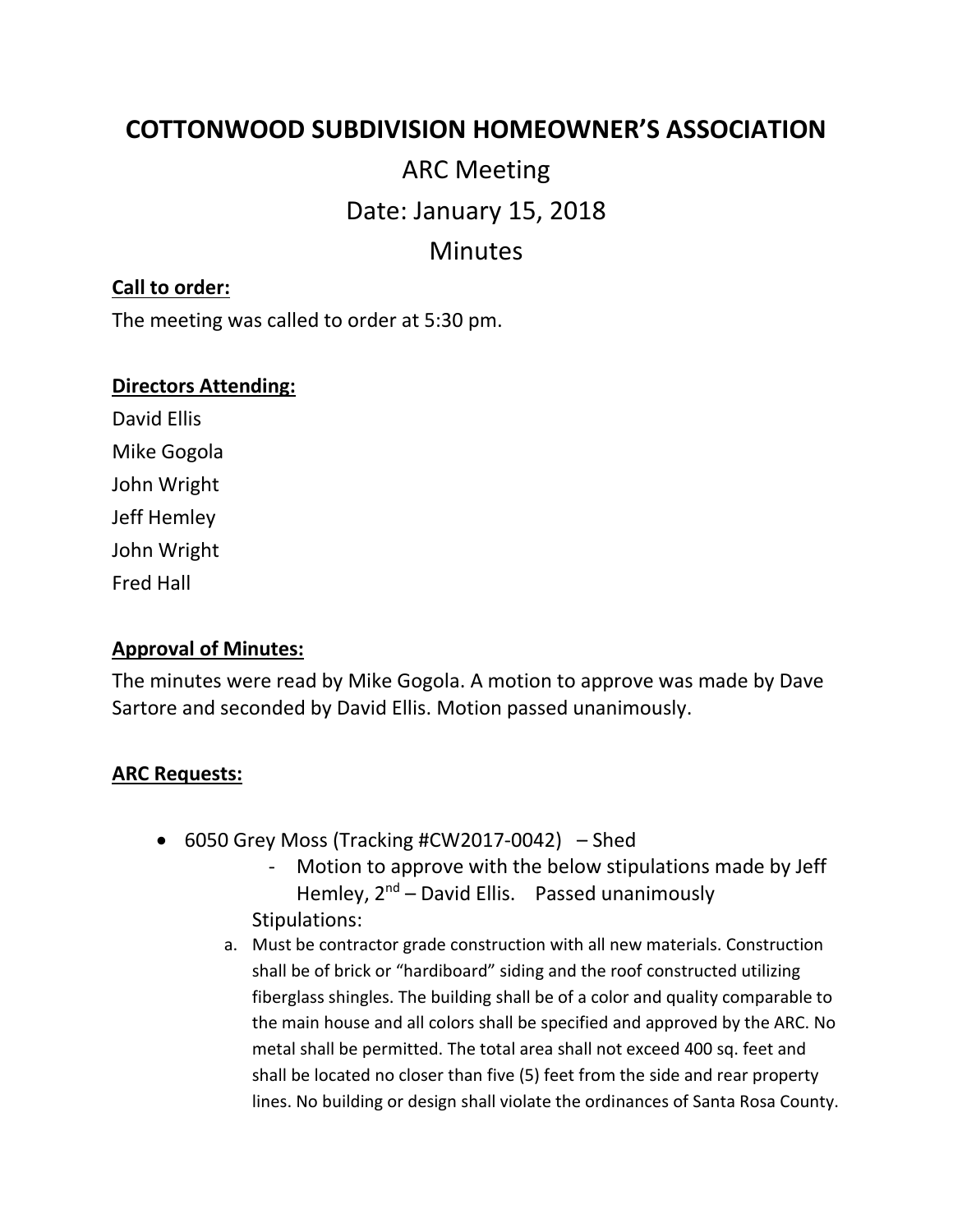No more than one (1) outbuilding shall be allowed. No plumbing shall be connected or provided within this structure.

- i. Must include 20' setback from back of home.
- ii. THE BOARDS APPROVAL OF THE SHEDS LOCATION MUST BE ONE OF THE FOLLOWING OPTIONS:
	- b. 1. Must include a brick exterior to match the home if to remain in the current location submitted on the site plan, or;
	- c. 2. Must include 20' setback from back of home if there is no brick exterior to match the home.
	- d. 3. The Board felt that the size and requested locations proximity to the road of this building would not be aesthetically pleasing without the installation of a brick exterior. If the brick exterior is not financially acceptable the board approved a second location in either rear corner of the yard with a minimum setback of 20 feet from the house and 5' from the lot boarders.
- 5536 Heatherton St (Tracking #CW2018-0001) Shed
	- Motion to approve with the below stipulations made by Jen Ruffini,  $2^{nd}$  – John Wright. Passed unanimously Stipulations:
	- e. Must be contractor grade construction with all new materials. Construction shall be of brick or "hardiboard" siding and the roof constructed utilizing fiberglass shingles. The building shall be of a color and quality comparable to the main house and all colors shall be specified and approved by the ARC. No metal shall be permitted. The total area shall not exceed 400 sq. feet and shall be located no closer than five (5) feet from the side and rear property lines. No building or design shall violate the ordinances of Santa Rosa County. No more than one (1) outbuilding shall be allowed. No plumbing shall be connected or provided within this structure.
		- i. Must include 20' setback from back of home.
- 6122 Broadfield Ct (Tracking #CW2018-0002) FENCE
	- Motion to approve with the following stipulations made by Dave Ellis, 2<sup>nd</sup> by Jen Ruffini. Approved unanimously.
	- o STIPULATIONS
		- Must be contractor grade construction new 6' wood picket fence with all gates, colors and materials approved by the ARC. Materials need to be similar in color and construction to neighboring fences.
- 6025 Paige Point (Tracking #CW2018-0003) Shed